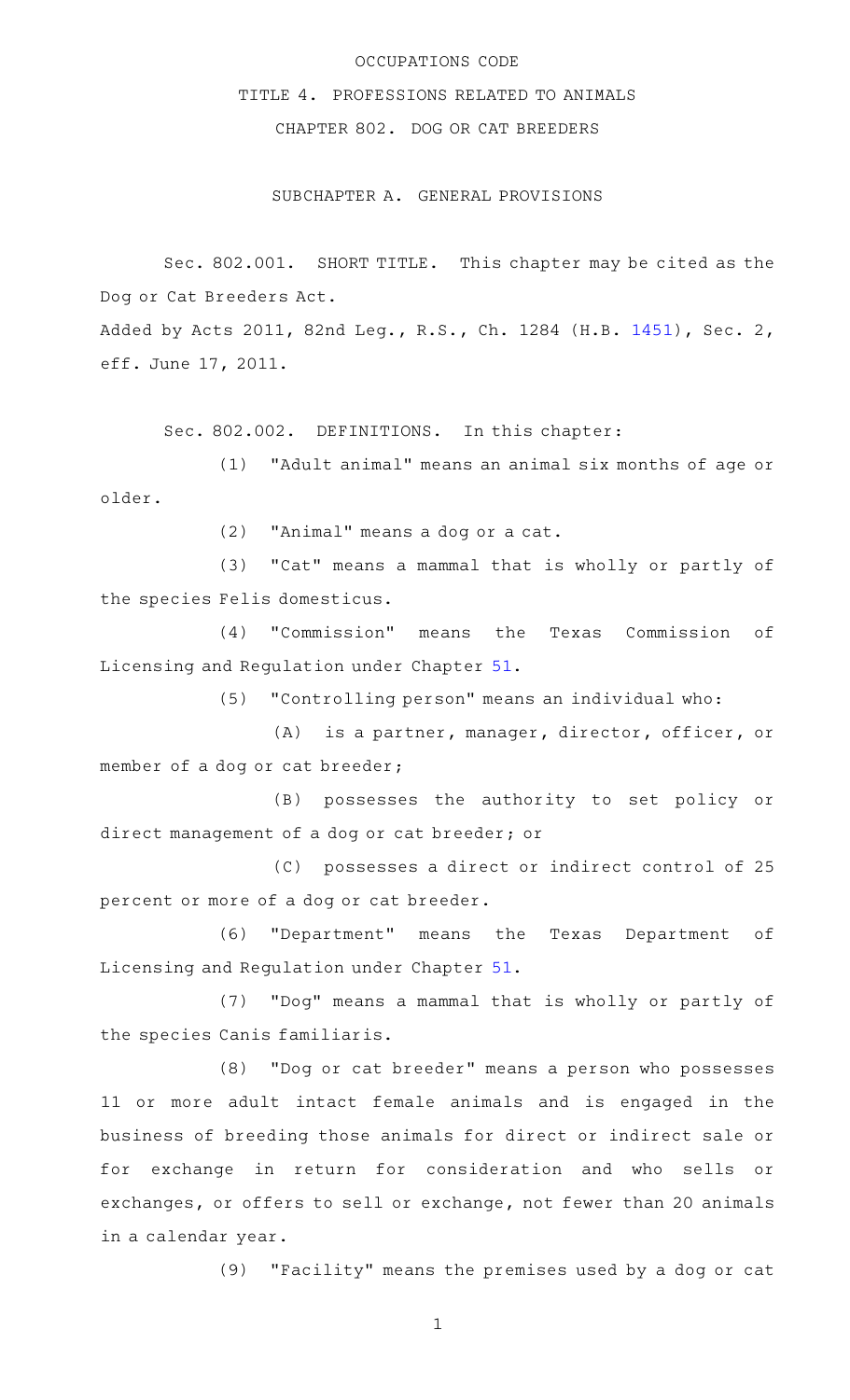breeder for keeping or breeding animals. The term includes all buildings, property, and confinement areas used to conduct the breeding business.

(10) "Federal regulations" means the specifications for the humane handling, care, treatment, and transportation of dogs and cats set forth in 9 C.F.R. Part 3, Subpart A.

(11) "Intact female animal" means a female animal that has not been spayed and is capable of reproduction.

 $(12)$  "Kitten" means a cat less than six months old.

(13) "Licensed breeder" means a dog or cat breeder who holds a license issued under this chapter.

(14) "Possess" means to have custody of or control over.

(15) "Primary enclosure" means any structure used to restrict an animal to a limited amount of space. The term includes a room, pen, run, cage, or compartment.

(16) "Puppy" means a dog less than six months old.

(17) "Third-party inspector" means any of the following entities with which the department contracts under Section [802.061,](http://www.statutes.legis.state.tx.us/GetStatute.aspx?Code=OC&Value=802.061) including an employee of the entity:

(A) a state agency; or

(B) a local law enforcement agency or fire department.

(18) "Veterinarian" means a veterinarian in good standing and licensed to practice veterinary medicine in this state.

Added by Acts 2011, 82nd Leg., R.S., Ch. 1284 (H.B. [1451\)](http://www.legis.state.tx.us/tlodocs/82R/billtext/html/HB01451F.HTM), Sec. 2, eff. June 17, 2011.

Sec. 802.003. APPLICABILITY OF CHAPTER. (a) This chapter does not affect the applicability of any other law, rule, order, ordinance, or other legal requirement of the federal government, this state, or a political subdivision of this state.

(b) This chapter does not prevent a municipality or county from prohibiting or further regulating by order or ordinance the possession, breeding, or selling of dogs or cats.

(c) This chapter does not apply to an animal regulated under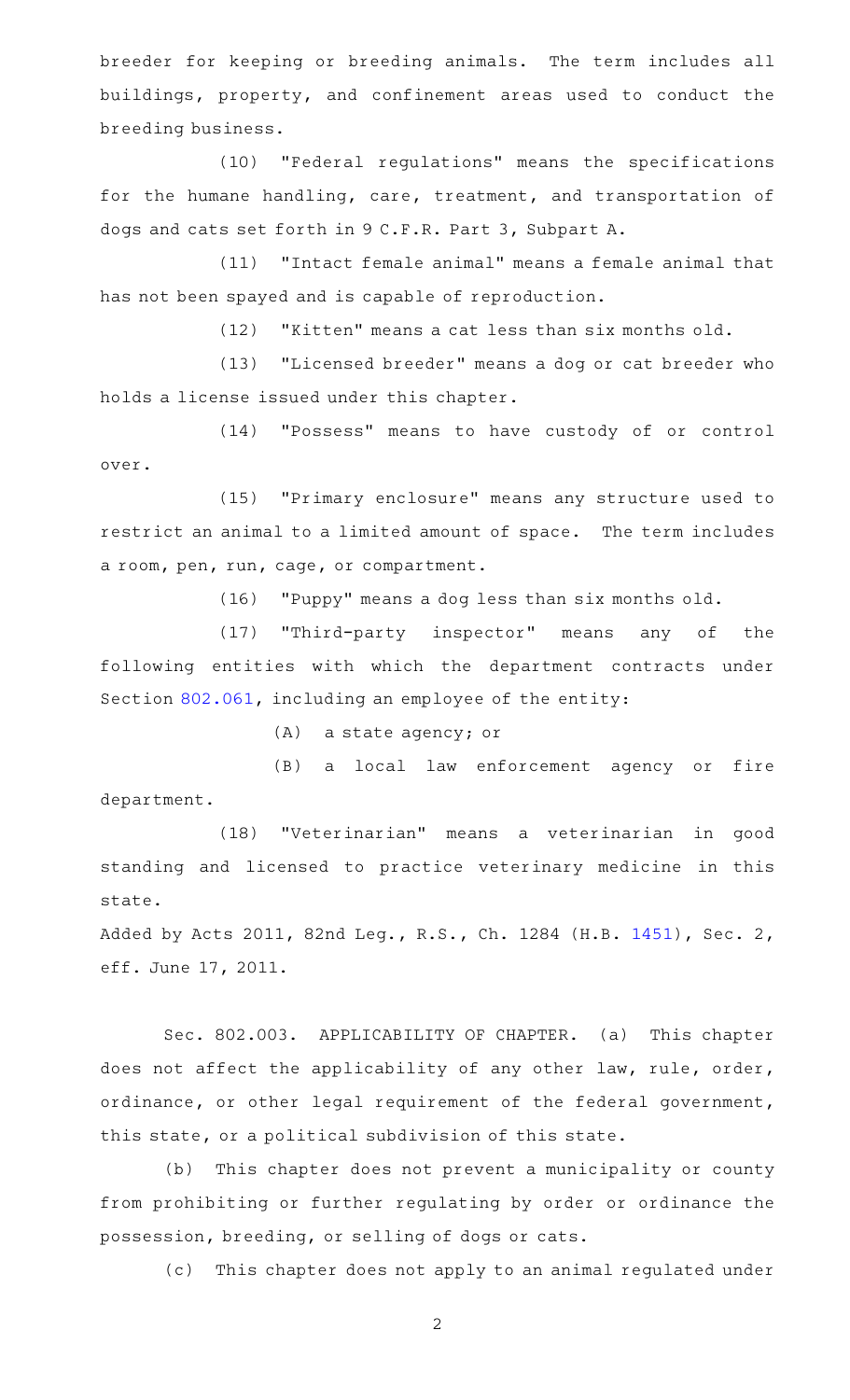Subtitle A-1, Title 13 (Texas Racing Act). Added by Acts 2011, 82nd Leg., R.S., Ch. 1284 (H.B. [1451\)](http://www.legis.state.tx.us/tlodocs/82R/billtext/html/HB01451F.HTM), Sec. 2, eff. June 17, 2011. Amended by:

Acts 2017, 85th Leg., R.S., Ch. 963 (S.B. [1969\)](http://www.legis.state.tx.us/tlodocs/85R/billtext/html/SB01969F.HTM), Sec. 2.06, eff. April 1, 2019.

Sec. 802.004. PRESUMPTION OF USE FOR BREEDING. For purposes of this chapter, each adult intact female animal possessed by a person engaged in the business of breeding animals for direct or indirect sale or for exchange in return for consideration is presumed to be used for breeding purposes unless the person establishes to the satisfaction of the department, based on the person 's breeding records or other evidence reasonably acceptable to the department, that the animal is not used for breeding. Added by Acts 2011, 82nd Leg., R.S., Ch. 1284 (H.B. [1451\)](http://www.legis.state.tx.us/tlodocs/82R/billtext/html/HB01451F.HTM), Sec. 2, eff. June 17, 2011.

Sec. 802.005. EXEMPTION FOR CERTAIN PERSONS WHO BREED SPECIAL PURPOSE DOGS. (a) This section applies only to a dog bred with the intent that it be used primarily for:

(1) herding livestock, as defined by Section [1.003](http://www.statutes.legis.state.tx.us/GetStatute.aspx?Code=AG&Value=1.003), Agriculture Code, or other agricultural uses;

(2) hunting, including tracking, chasing, pointing, flushing, or retrieving game; or

(3) competing in field trials, hunting tests, or similar organized performance events.

(b) This chapter does not apply to a person to the extent the person breeds dogs described by Subsection (a) for personal use. A person described by this subsection may conduct direct or indirect sales or exchanges in return for consideration of dogs described by Subsection (a).

(c) Notwithstanding Subsection (b), a person described by Subsection (b) may be subject to the requirements of this chapter based on the person 's activities with respect to animals other than dogs that are bred and used as described by this section.

(d) Dogs described by Subsection (a) may not be counted for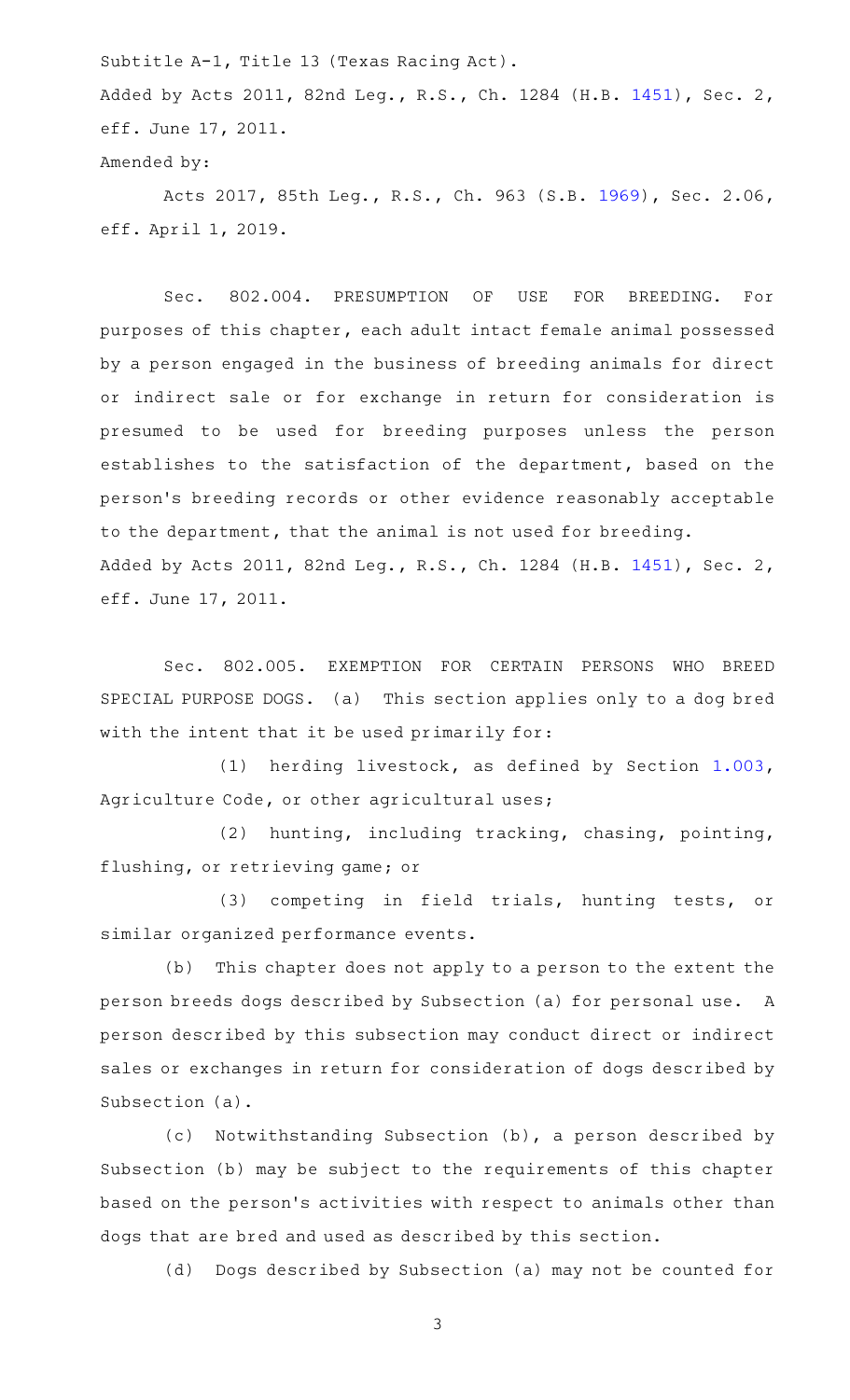purposes of determining the number of adult intact female animals possessed by a person as described by Section [802.002\(](http://www.statutes.legis.state.tx.us/GetStatute.aspx?Code=OC&Value=802.002)8). Added by Acts 2011, 82nd Leg., R.S., Ch. 1284 (H.B. [1451\)](http://www.legis.state.tx.us/tlodocs/82R/billtext/html/HB01451F.HTM), Sec. 2, eff. June 17, 2011.

SUBCHAPTER B. POWERS AND DUTIES OF COMMISSION AND DEPARTMENT

Sec. 802.051. GENERAL POWERS AND DUTIES; RULES. (a) The department shall administer and enforce this chapter.

(b) The commission shall adopt rules necessary to administer and enforce this chapter. Added by Acts 2011, 82nd Leg., R.S., Ch. 1284 (H.B. [1451\)](http://www.legis.state.tx.us/tlodocs/82R/billtext/html/HB01451F.HTM), Sec. 2, eff. June 17, 2011.

Sec. 802.052. FEES. The commission by rule shall establish reasonable and necessary fees in amounts sufficient to cover the costs of administering and enforcing this chapter. In setting the fee for inspecting or licensing a facility, the commission may consider the number of adult intact female animals used for breeding at the facility.

Added by Acts 2011, 82nd Leg., R.S., Ch. 1284 (H.B. [1451\)](http://www.legis.state.tx.us/tlodocs/82R/billtext/html/HB01451F.HTM), Sec. 2, eff. June 17, 2011.

Sec. 802.053. PERSONNEL. The department may employ personnel necessary to carry out the functions and duties of the department under this chapter. Added by Acts 2011, 82nd Leg., R.S., Ch. 1284 (H.B. [1451\)](http://www.legis.state.tx.us/tlodocs/82R/billtext/html/HB01451F.HTM), Sec. 2,

eff. June 17, 2011.

Sec. 802.054. EXPENSES. The department may authorize disbursements necessary to implement this chapter, including disbursements for office expenses, equipment costs, and other necessary facilities.

Added by Acts 2011, 82nd Leg., R.S., Ch. 1284 (H.B. [1451\)](http://www.legis.state.tx.us/tlodocs/82R/billtext/html/HB01451F.HTM), Sec. 2, eff. June 17, 2011.

Sec. 802.055. CRIMINAL BACKGROUND CHECKS. The department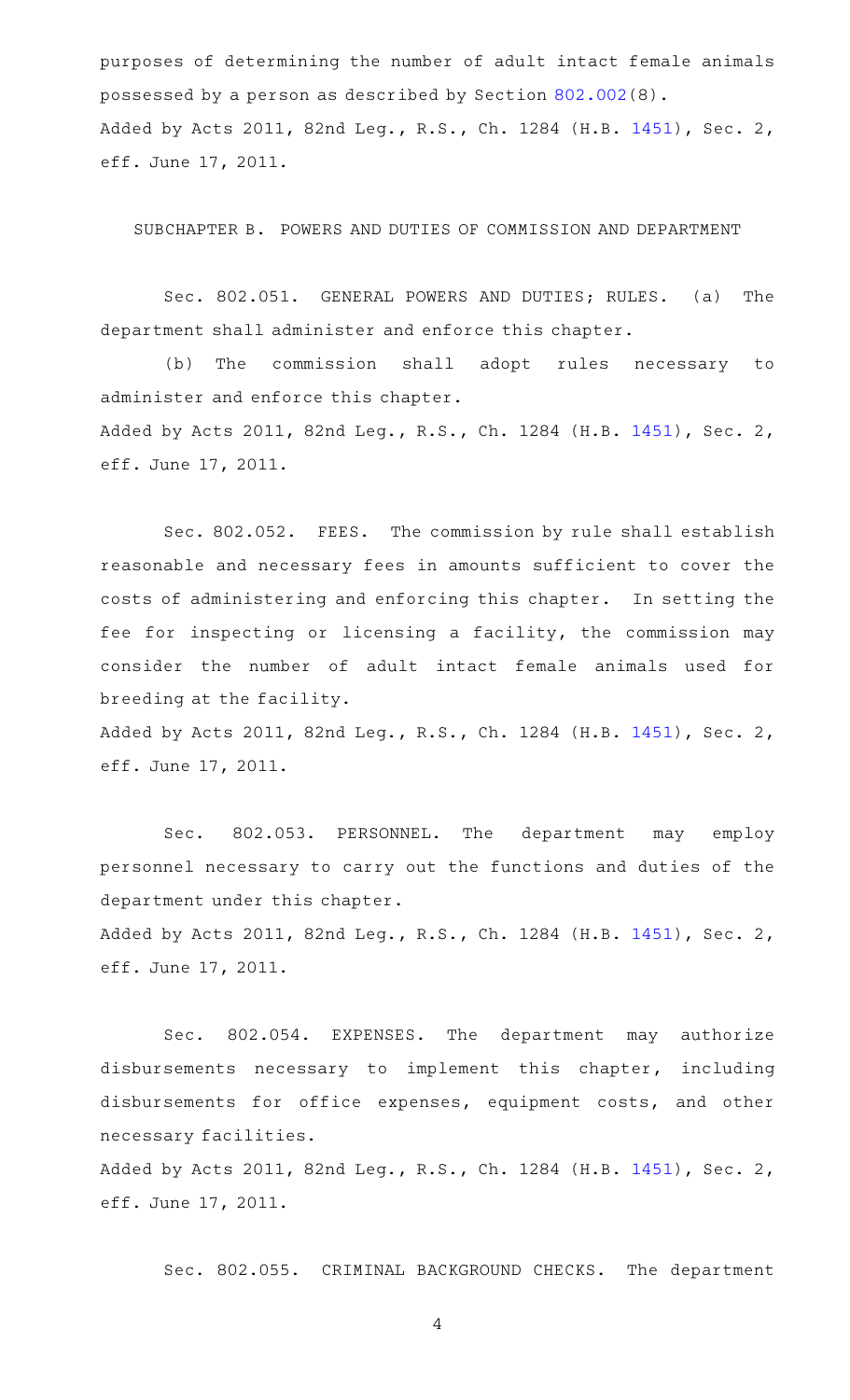shall conduct a criminal background check on each applicant who submits an application for a license under this chapter and on any controlling person of the applicant. The department may, as permitted by law:

 $(1)$  examine any criminal conviction, quilty plea, or deferred adjudication of the applicant or controlling person; and

(2) obtain any criminal history or record of the applicant or controlling person. Added by Acts 2011, 82nd Leg., R.S., Ch. 1284 (H.B. [1451\)](http://www.legis.state.tx.us/tlodocs/82R/billtext/html/HB01451F.HTM), Sec. 2, eff. June 17, 2011.

Sec. 802.056. DIRECTORY. (a) The department shall maintain a directory of licensed breeders and of third-party inspectors registered under this chapter.

(b) The department shall make the directory available to the public.

Added by Acts 2011, 82nd Leg., R.S., Ch. 1284 (H.B. [1451\)](http://www.legis.state.tx.us/tlodocs/82R/billtext/html/HB01451F.HTM), Sec. 2, eff. June 17, 2011.

Sec. 802.057. DISCIPLINARY DATABASE. (a) The department shall maintain a database of dog or cat breeders who have been subject to disciplinary action as provided by Subchapter F.

(b) The department shall make the information maintained in the database available to the public. Added by Acts 2011, 82nd Leg., R.S., Ch. 1284 (H.B. [1451\)](http://www.legis.state.tx.us/tlodocs/82R/billtext/html/HB01451F.HTM), Sec. 2, eff. June 17, 2011.

Sec. 802.058. CONSUMER INTEREST INFORMATION. (a) The department shall prepare information of consumer interest describing:

(1) the functions performed by the department under this chapter; and

 $(2)$  the rights of a consumer affected by this chapter.

(b) The information must describe the procedure by which a consumer complaint is filed with and resolved by the department.

(c) The department shall make the information available to the public.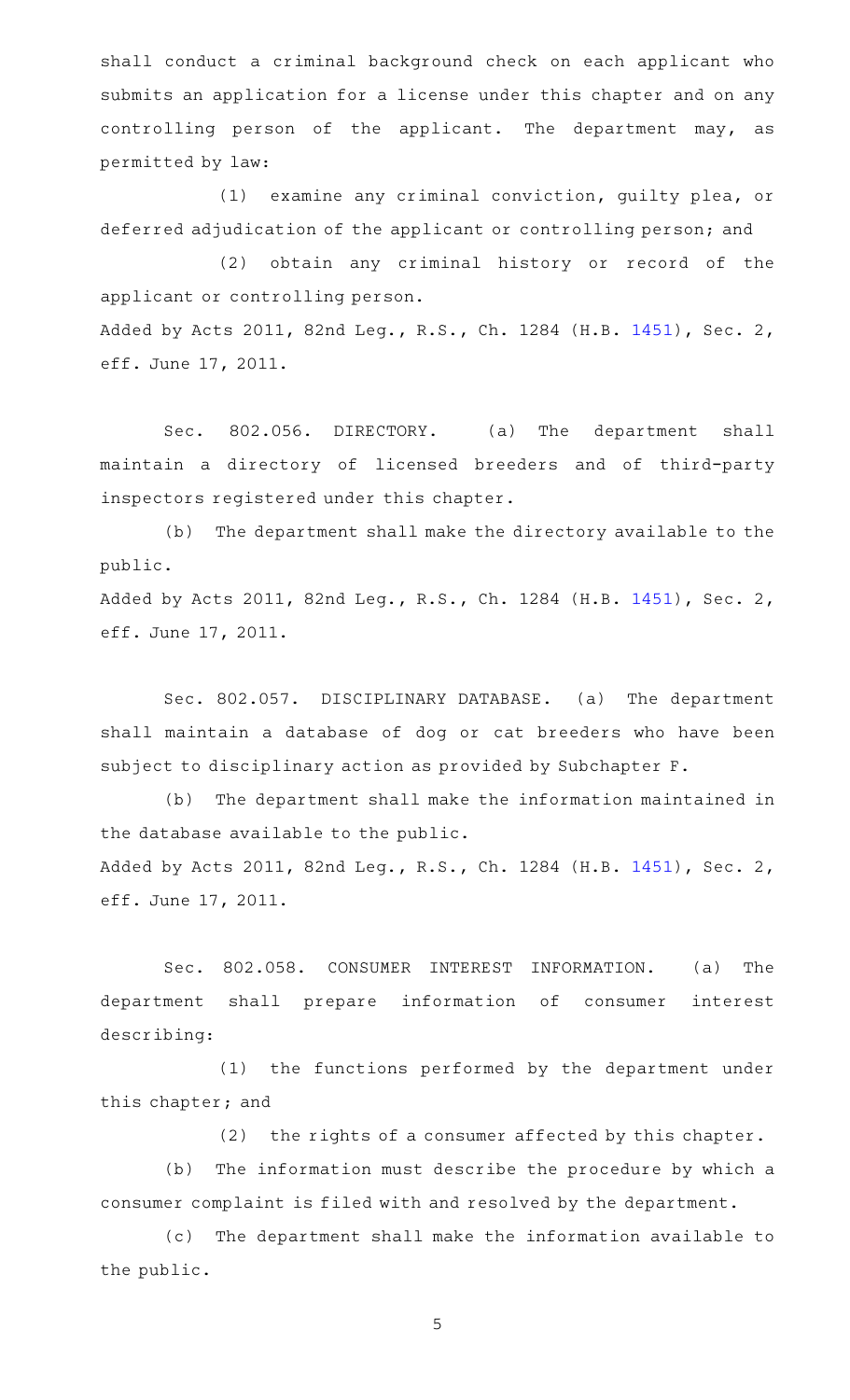Added by Acts 2011, 82nd Leg., R.S., Ch. 1284 (H.B. [1451\)](http://www.legis.state.tx.us/tlodocs/82R/billtext/html/HB01451F.HTM), Sec. 2, eff. June 17, 2011.

Sec. 802.059. DOG OR CAT BREEDER TRAINING AND ENFORCEMENT ACCOUNT. (a) The dog or cat breeder training and enforcement account is an account in the general revenue fund. Administrative penalties collected under Subchapter F shall be deposited to the credit of the account.

(b) Funds in the account may be appropriated only to the department for:

(1) promoting consumer awareness of this chapter and rules adopted under this chapter;

(2) supporting educational seminars, training activities, or other actions designed to benefit the department 's ability to administer and enforce this chapter; and

(3) paying for information resulting in disciplinary action under Subchapter F against a person for acting as a dog or cat breeder without holding a license issued under this chapter.

(c) The commission by rule may provide for a system to pay for information described by Subsection  $(b)(3)$ . Rules adopted under this subsection must ensure that a public purpose is accomplished through the use of the payment system.

(d) The department may solicit and accept gifts, grants, and other donations from any source for deposit into the account.

(e) The account is exempt from the application of Section [403.095,](http://www.statutes.legis.state.tx.us/GetStatute.aspx?Code=GV&Value=403.095) Government Code.

(f) The executive director of the department must approve any expenditure from the account.

 $(q)$  The department shall report its use of the account in its quarterly financial report to the commission. Added by Acts 2011, 82nd Leg., R.S., Ch. 1284 (H.B. [1451\)](http://www.legis.state.tx.us/tlodocs/82R/billtext/html/HB01451F.HTM), Sec. 2, eff. June 17, 2011.

Sec. 802.060. REGULATION OF THIRD-PARTY INSPECTORS. The commission by rule shall establish:

(1) training requirements for a third-party inspector;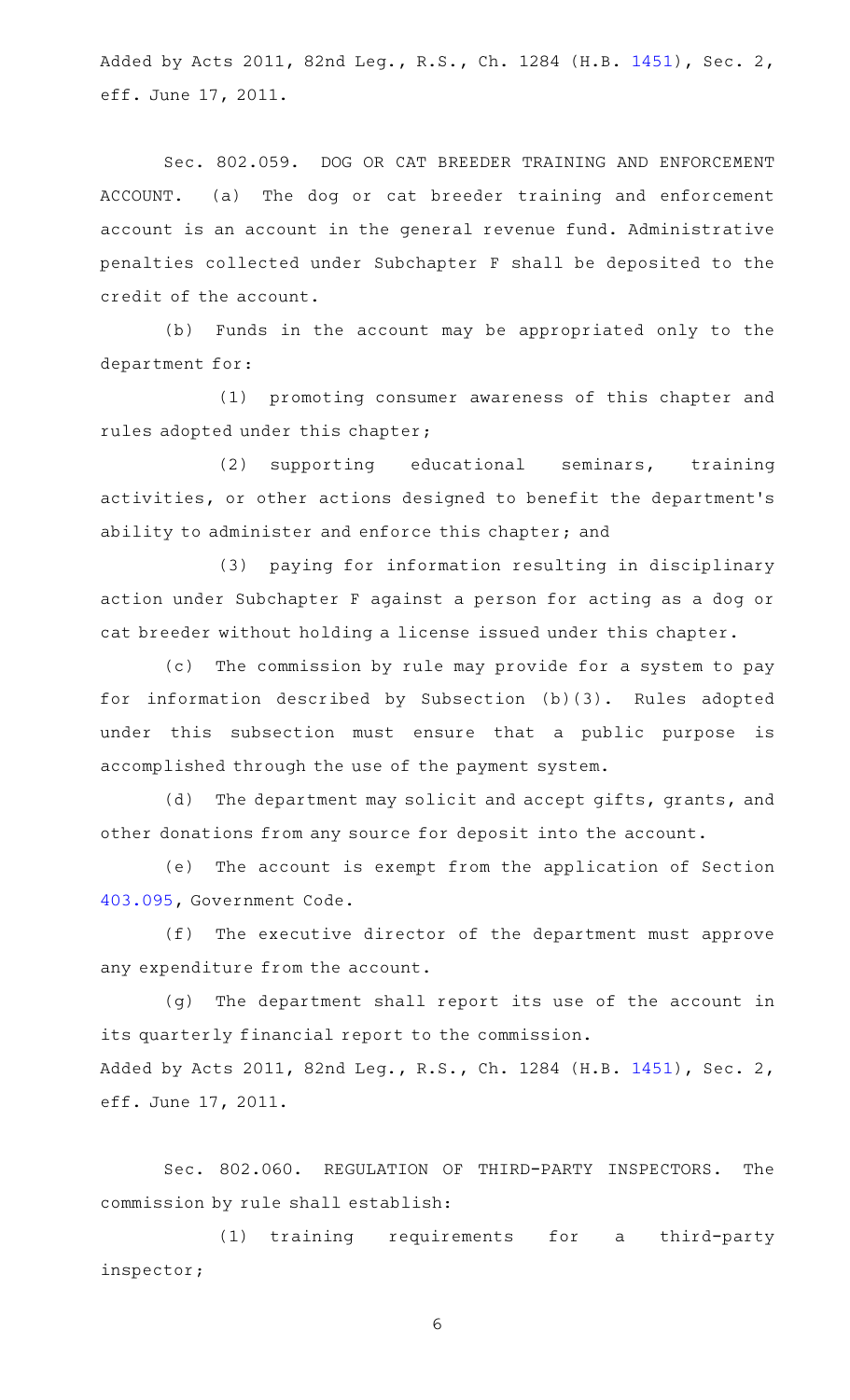(2) registration procedures for a third-party inspector; and

(3) policies governing the acts of a third-party inspector in conducting an inspection or investigation. Added by Acts 2011, 82nd Leg., R.S., Ch. 1284 (H.B. [1451\)](http://www.legis.state.tx.us/tlodocs/82R/billtext/html/HB01451F.HTM), Sec. 2, eff. June 17, 2011.

Sec. 802.061. CONTRACTS FOR ENFORCEMENT. The department may contract with a third-party inspector to enforce or assist in the enforcement of this chapter and rules adopted under this chapter, including the performance of inspections and investigations required under this chapter.

Added by Acts 2011, 82nd Leg., R.S., Ch. 1284 (H.B. [1451\)](http://www.legis.state.tx.us/tlodocs/82R/billtext/html/HB01451F.HTM), Sec. 2, eff. June 17, 2011.

Sec. 802.062. INSPECTIONS. (a) The department shall inspect each facility of a licensed breeder at least once in every 18-month period and at other times as necessary to ensure compliance with this chapter and rules adopted under this chapter.

(b) An inspection by the department must be conducted during the facility 's normal business hours, and the licensed breeder or a representative of the licensed breeder must be given a reasonable opportunity to be present during the inspection.

(c) If necessary to adequately perform the inspection, the department or third-party inspector may determine it is appropriate to not provide advance notice to the licensed breeder or a representative of the licensed breeder before arriving at the facility. The licensed breeder or its representative shall, on request of an inspector, assist the inspector in performing the inspection.

(d) In conducting an inspection under this section, an inspector may not enter or access any portion of a private residence of a licensed breeder except as necessary to access animals or other property relevant to the care of the animals. The inspector may request that relevant documents or records be provided for inspection.

(e) The inspector shall submit an inspection report to the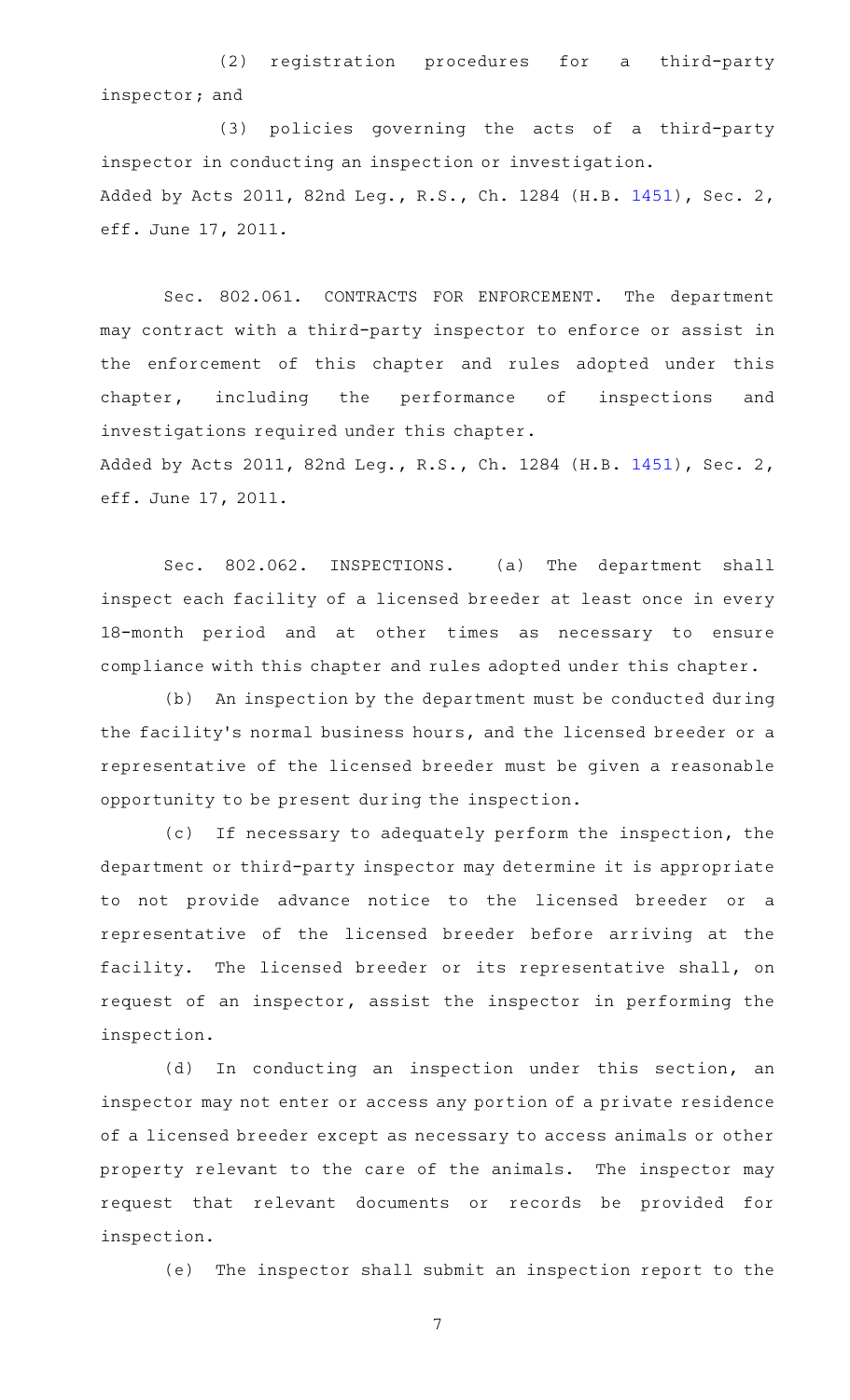department not later than the 10th day after the date of the inspection on a form prescribed by the department and provide a copy of the report to the licensed breeder or its representative. Added by Acts 2011, 82nd Leg., R.S., Ch. 1284 (H.B. [1451\)](http://www.legis.state.tx.us/tlodocs/82R/billtext/html/HB01451F.HTM), Sec. 2, eff. June 17, 2011. Amended by:

Acts 2021, 87th Leg., R.S., Ch. 663 (H.B. [1560\)](http://www.legis.state.tx.us/tlodocs/87R/billtext/html/HB01560F.HTM), Sec. 1.17, eff. September 1, 2021.

Sec. 802.063. INVESTIGATIONS. On receipt of a complaint alleging a violation of this chapter or a rule adopted under this chapter, the department or a third-party inspector designated by the department shall investigate the alleged violation. Added by Acts 2011, 82nd Leg., R.S., Ch. 1284 (H.B. [1451\)](http://www.legis.state.tx.us/tlodocs/82R/billtext/html/HB01451F.HTM), Sec. 2, eff. June 17, 2011.

Sec. 802.064. REPORTING ANIMAL CRUELTY. A person conducting an inspection under Section [802.062](http://www.statutes.legis.state.tx.us/GetStatute.aspx?Code=OC&Value=802.062) or [802.103](http://www.statutes.legis.state.tx.us/GetStatute.aspx?Code=OC&Value=802.103) or an investigation under Section [802.063](http://www.statutes.legis.state.tx.us/GetStatute.aspx?Code=OC&Value=802.063) shall notify the appropriate local law enforcement agency not later than 24 hours after discovering evidence of animal cruelty or neglect during the inspection or investigation.

Added by Acts 2011, 82nd Leg., R.S., Ch. 1284 (H.B. [1451\)](http://www.legis.state.tx.us/tlodocs/82R/billtext/html/HB01451F.HTM), Sec. 2, eff. June 17, 2011.

Sec. 802.065. ADVISORY COMMITTEE. (a) The commission shall establish an advisory committee to advise the commission and make recommendations on matters related to the administration and enforcement of this chapter, including licensing fees and standards adopted under Subchapter E.

(b) The advisory committee consists of nine members appointed by the presiding officer of the commission with the approval of the commission as follows:

 $(1)$  two members who are licensed breeders;

 $(2)$  two members who are veterinarians;

(3) two members who represent animal welfare organizations each of which has an office based in this state;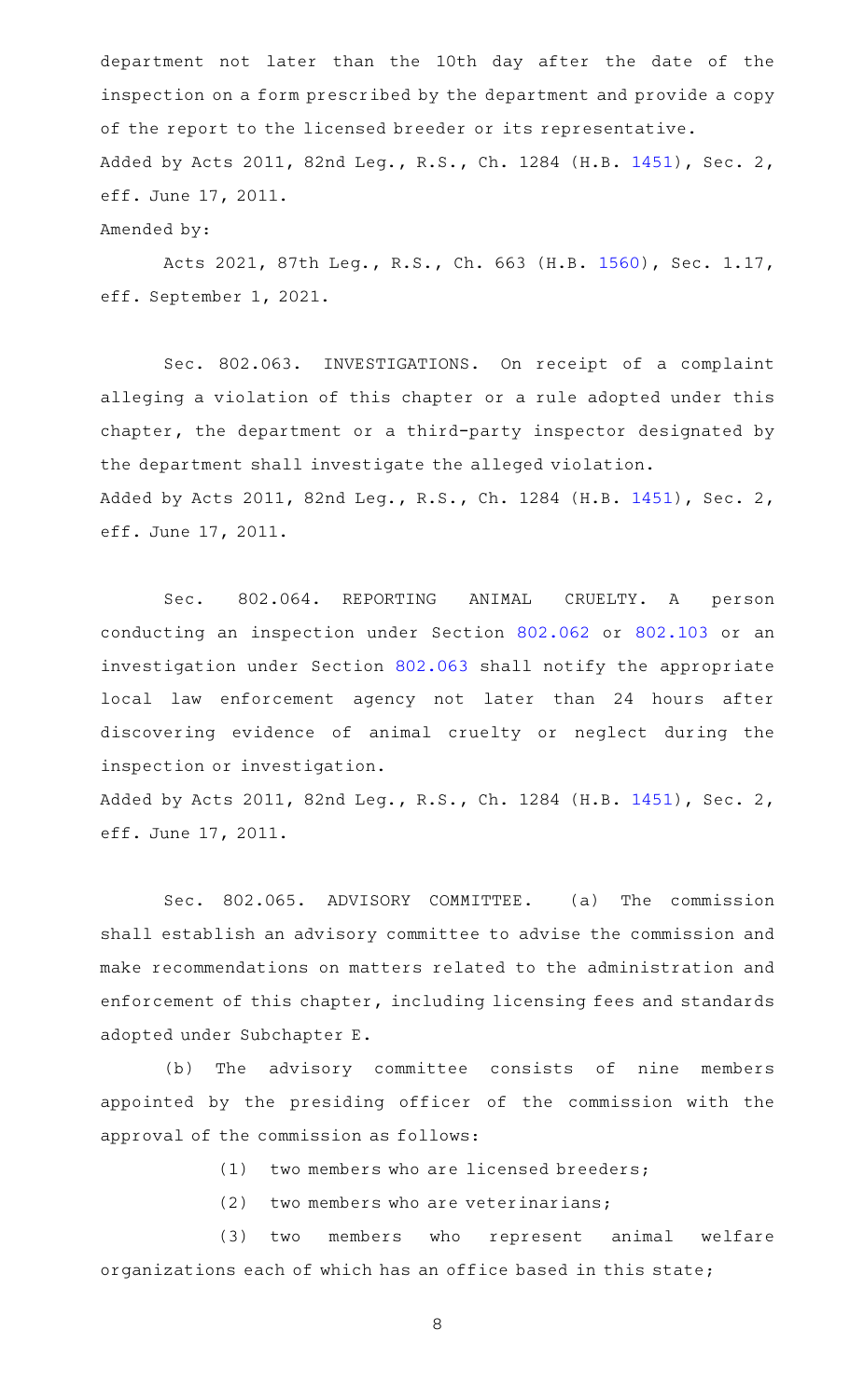$(4)$  two members who represent the public; and

(5) one member who is an animal control officer as defined in Section [829.001,](http://www.statutes.legis.state.tx.us/GetStatute.aspx?Code=HS&Value=829.001) Health and Safety Code.

(c) Members of the advisory committee serve staggered four-year terms. The terms of four or five members expire on February 1 of each odd-numbered year. If a vacancy occurs during a member 's term, the presiding officer of the commission, with the approval of the commission, shall appoint a replacement member to serve for the remainder of the unexpired term.

(d) The presiding officer of the commission shall designate one member of the advisory committee to serve as presiding officer of the advisory committee for a two-year term. A member may serve more than one term as presiding officer.

(e) Repealed by Acts 2021, 87th Leg., R.S., Ch. 663 (H.B. [1560](http://www.legis.state.tx.us/tlodocs/87R/billtext/html/HB01560F.HTM)), Sec. 1.25(20), eff. September 1, 2021.

(f) Except for the members described by Subsection  $(b)(1)$ , a person may not be a member of the advisory committee if the person or a member of the person 's household:

(1) is required to be licensed under this chapter;

(2) is an officer, employee, or paid consultant of an entity required to be licensed under this chapter;

(3) owns or controls, either directly or indirectly, more than a 10 percent interest in an entity required to be licensed under this chapter; or

(4) is required to register as a lobbyist under Chapter [305,](http://www.statutes.legis.state.tx.us/GetStatute.aspx?Code=GV&Value=305) Government Code, because of the person 's activities for compensation on behalf of an entity required to be licensed under this chapter.

(g) The presiding officer of the commission may remove from the advisory committee a member who is ineligible for membership under Subsection (f).

(h) A member may not receive compensation for service on the advisory committee. Subject to the department 's budget and any limitation provided by the General Appropriations Act, a committee member may receive reimbursement for the actual and necessary expenses incurred while performing advisory committee duties.

(i) A decision of the advisory committee is effective only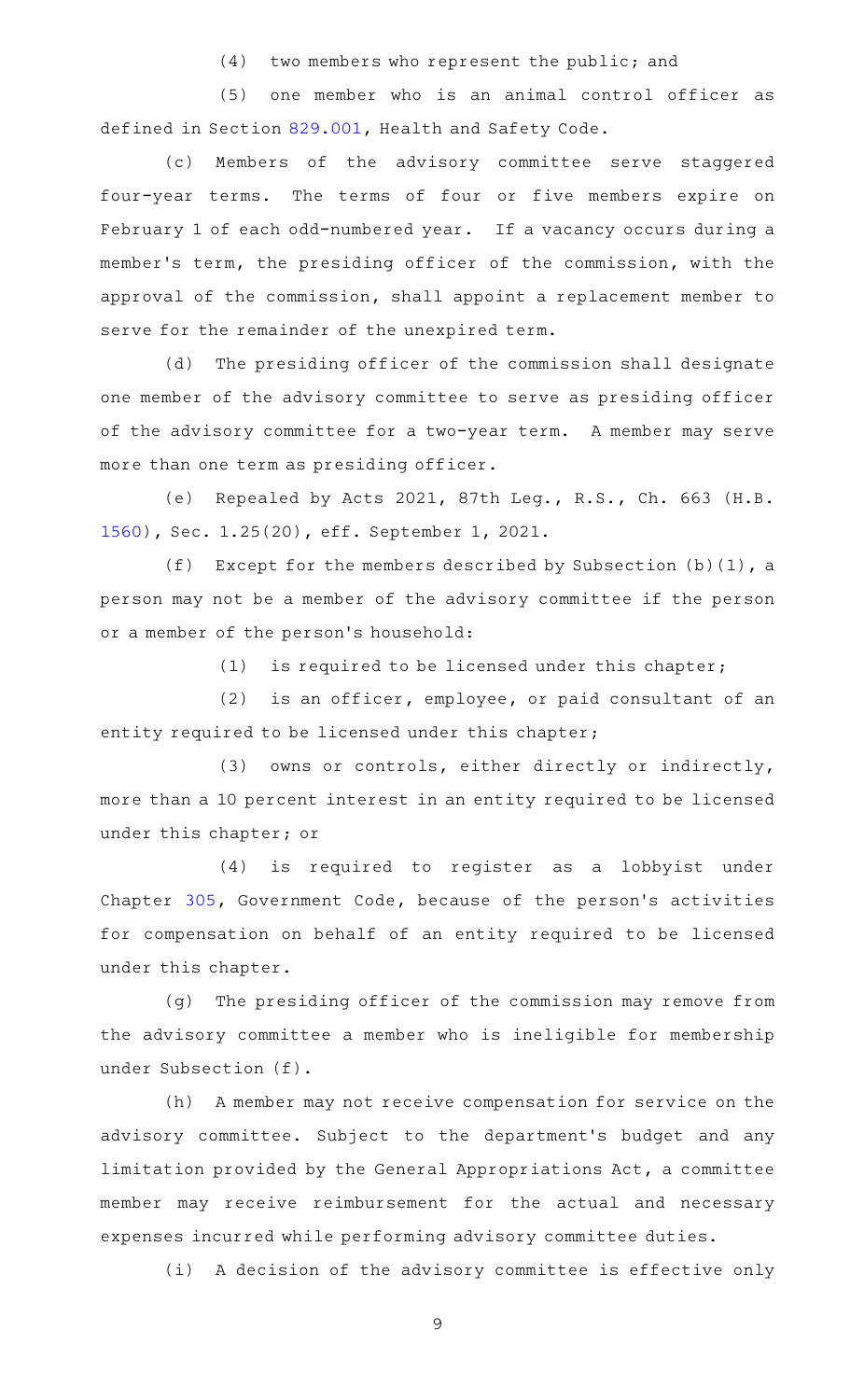on a majority vote of the members present.

(j) Chapter [2110](http://www.statutes.legis.state.tx.us/GetStatute.aspx?Code=GV&Value=2110), Government Code, does not apply to the size, composition, or duration of the advisory committee or to the appointment of the committee 's presiding officer.

Added by Acts 2011, 82nd Leg., R.S., Ch. 1284 (H.B. [1451\)](http://www.legis.state.tx.us/tlodocs/82R/billtext/html/HB01451F.HTM), Sec. 2, eff. June 17, 2011.

Amended by:

Acts 2021, 87th Leg., R.S., Ch. 663 (H.B. [1560\)](http://www.legis.state.tx.us/tlodocs/87R/billtext/html/HB01560F.HTM), Sec. 1.25(20), eff. September 1, 2021.

SUBCHAPTER C. LICENSING OF DOG OR CAT BREEDERS

Sec. 802.101. LICENSE REQUIRED. (a) A person may not act as, offer to act as, or represent that the person is a dog or cat breeder in this state unless the person holds a license under this chapter for each facility that the person owns or operates in this state. A license for a single facility may cover more than one building on the same premises.

(b) The commission by rule may establish requirements for issuance or renewal of a license issued to a dog or cat breeder under this chapter.

Added by Acts 2011, 82nd Leg., R.S., Ch. 1284 (H.B. [1451\)](http://www.legis.state.tx.us/tlodocs/82R/billtext/html/HB01451F.HTM), Sec. 2, eff. June 17, 2011.

Sec. 802.102. APPLICATION. An applicant for a license under this chapter must:

(1) submit to the department a completed application on a form prescribed by the department;

(2) submit to the department the information regarding the applicant 's facilities and operations requested by the department;

(3) demonstrate that the applicant has satisfied the requirements of this chapter and rules adopted under this chapter; and

 $(4)$  pay to the department the required fee. Added by Acts 2011, 82nd Leg., R.S., Ch. 1284 (H.B. [1451\)](http://www.legis.state.tx.us/tlodocs/82R/billtext/html/HB01451F.HTM), Sec. 2, eff. June 17, 2011.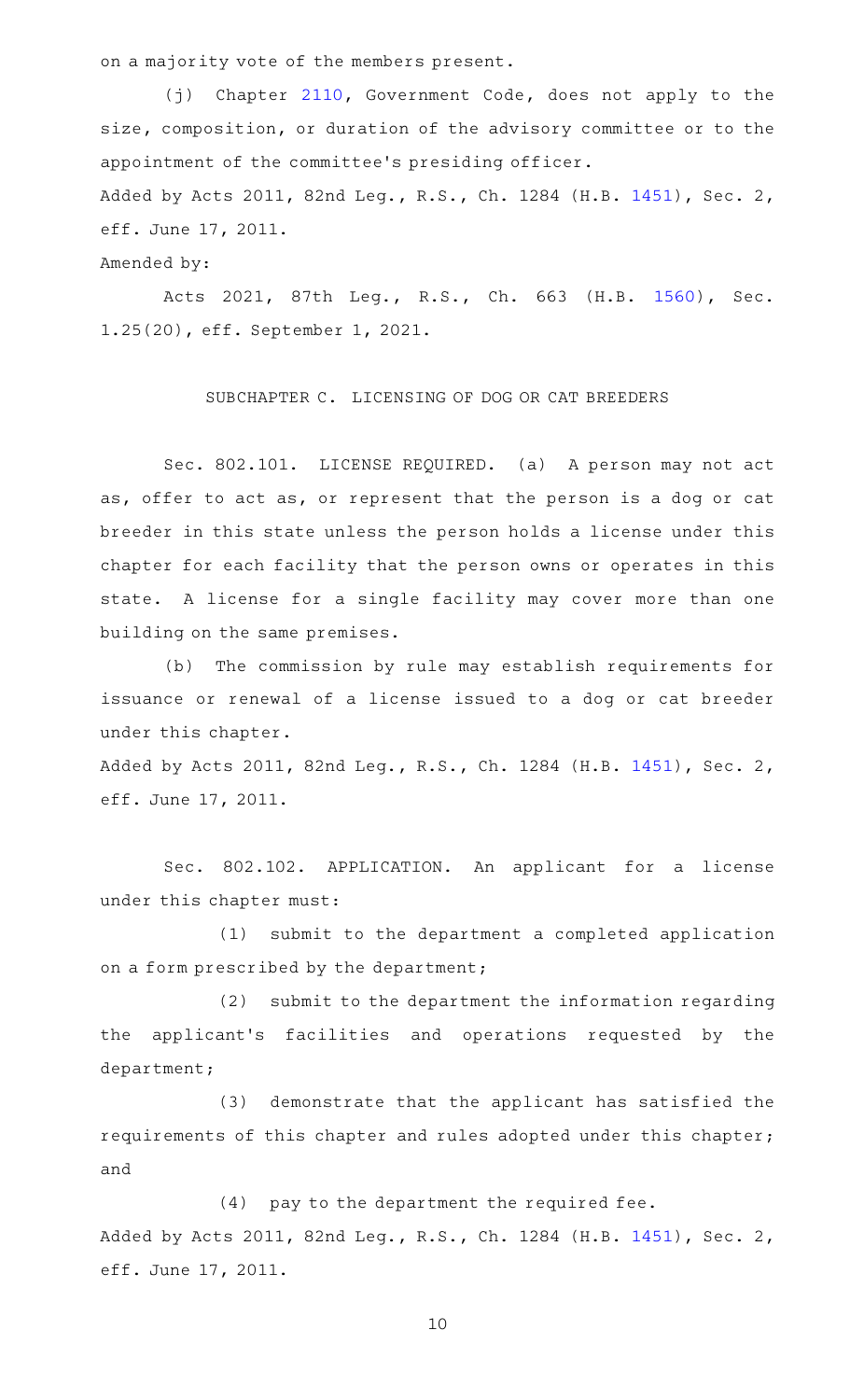Sec. 802.103. PRELICENSE INSPECTION. (a) Except as provided by Subsection (e), the department must inspect a facility before a license is issued for the facility.

(b) The department may not issue a license to a dog or cat breeder until the department receives a prelicense inspection report from the inspector in a format approved by the department certifying that the facility meets the requirements of this chapter and rules adopted under this chapter.

(c) Before the prelicense inspection may be conducted, each applicant must pay to the department the required inspection fee to be used to pay third-party inspectors and the reasonable expenses of the department related to its licensing and inspection duties under this chapter.

(d) An applicant whose facility does not meet the requirements of this chapter and rules adopted under this chapter as revealed by a prelicense inspection may, after correcting deficiencies noted in the inspection report, request another prelicense inspection by paying the required fee to the department.

(e) The department may not require a prelicense inspection of a facility for an applicant who:

(1) holds a current Class A animal dealers license issued under the Animal Welfare Act (7 U.S.C. Section 2131 et seq.); and

 $(2)$  submits to the department:

 $(A)$  a copy of the license; and

 $(B)$  on a form prescribed by the department, a statement certifying that the facility meets the requirements of this chapter and rules adopted under this chapter.

Added by Acts 2011, 82nd Leg., R.S., Ch. 1284 (H.B. [1451\)](http://www.legis.state.tx.us/tlodocs/82R/billtext/html/HB01451F.HTM), Sec. 2, eff. June 17, 2011.

Sec. 802.104. INITIAL LICENSE. The department shall issue a license to each dog or cat breeder who:

(1) meets the requirements of this chapter and rules adopted under this chapter;

(2) applies to the department on the form prescribed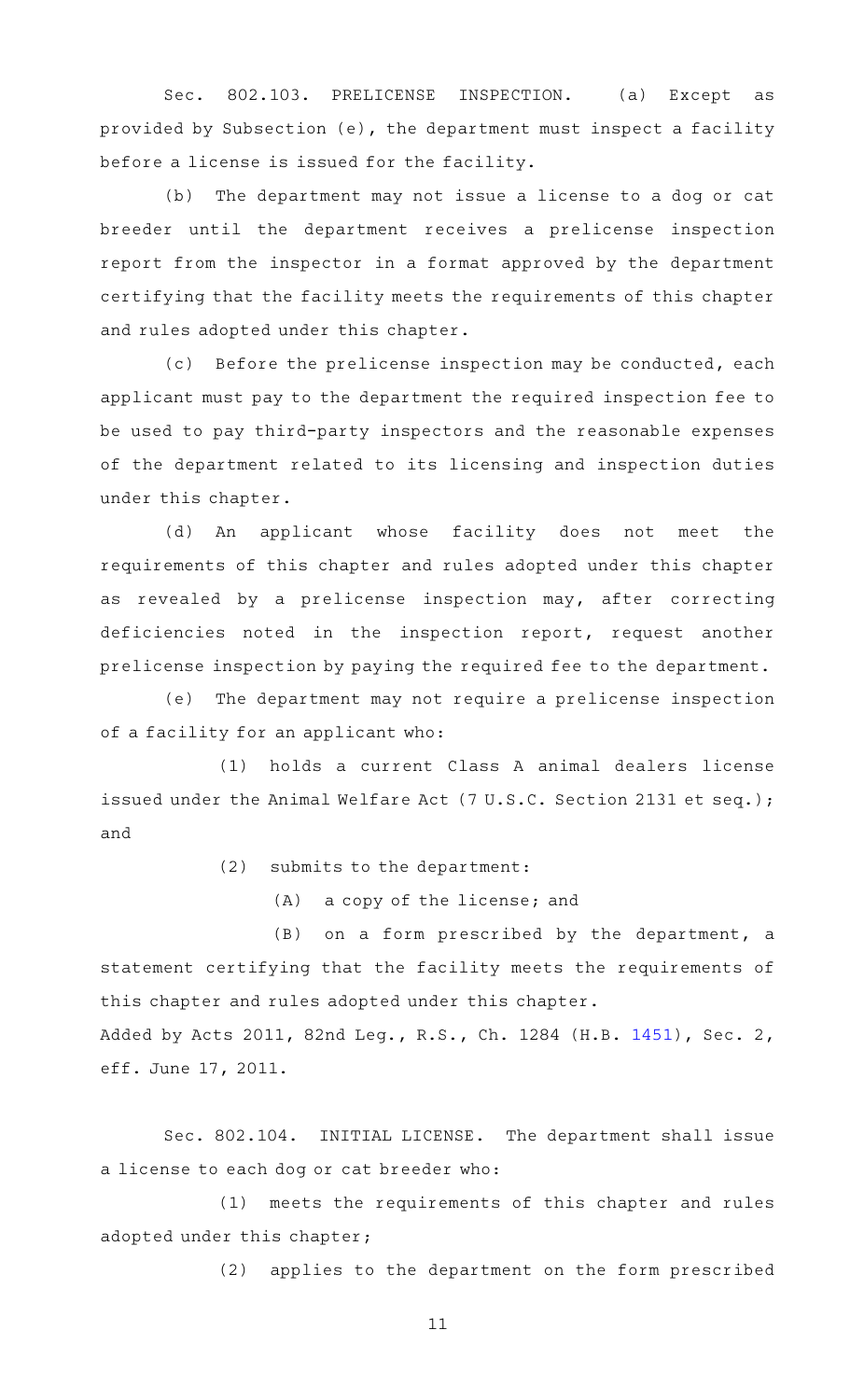by the department; and

(3) pays the required fee. Added by Acts 2011, 82nd Leg., R.S., Ch. 1284 (H.B. [1451\)](http://www.legis.state.tx.us/tlodocs/82R/billtext/html/HB01451F.HTM), Sec. 2, eff. June 17, 2011.

Sec. 802.105. TERM; NONTRANSFERABILITY. A license issued under this chapter is valid until the first anniversary of the date of issuance and is nontransferable. The department shall include the expiration date on each license issued under this chapter. Added by Acts 2011, 82nd Leg., R.S., Ch. 1284 (H.B. [1451\)](http://www.legis.state.tx.us/tlodocs/82R/billtext/html/HB01451F.HTM), Sec. 2, eff. June 17, 2011.

Sec. 802.106. LICENSE RENEWAL. (a) A licensed breeder may renew the person's license by:

 $(1)$  submitting a renewal application to the department on the form prescribed by the department;

(2) complying with any other renewal requirements adopted by the department; and

(3) paying the required fee.

(b) A person whose license has expired may not engage in activities that require a license until the license has been renewed.

(c) The department may not renew the license of a person if the person is in violation of this chapter or any rule adopted under this chapter at the time of renewal.

Added by Acts 2011, 82nd Leg., R.S., Ch. 1284 (H.B. [1451\)](http://www.legis.state.tx.us/tlodocs/82R/billtext/html/HB01451F.HTM), Sec. 2, eff. June 17, 2011.

Sec. 802.107. LICENSE DENIAL, REVOCATION, AND SUSPENSION. (a) The department shall deny issuance of a license to, or refuse to renew the license of, a person if the person or a controlling person of the dog or cat breeder has pled guilty or nolo contendere to, been convicted of, or received deferred adjudication for animal cruelty or neglect in this state or any other jurisdiction in the five years preceding the person 's initial or renewal application for a license.

(b) Subject to Subsection  $(b-1)$ , the license of a licensed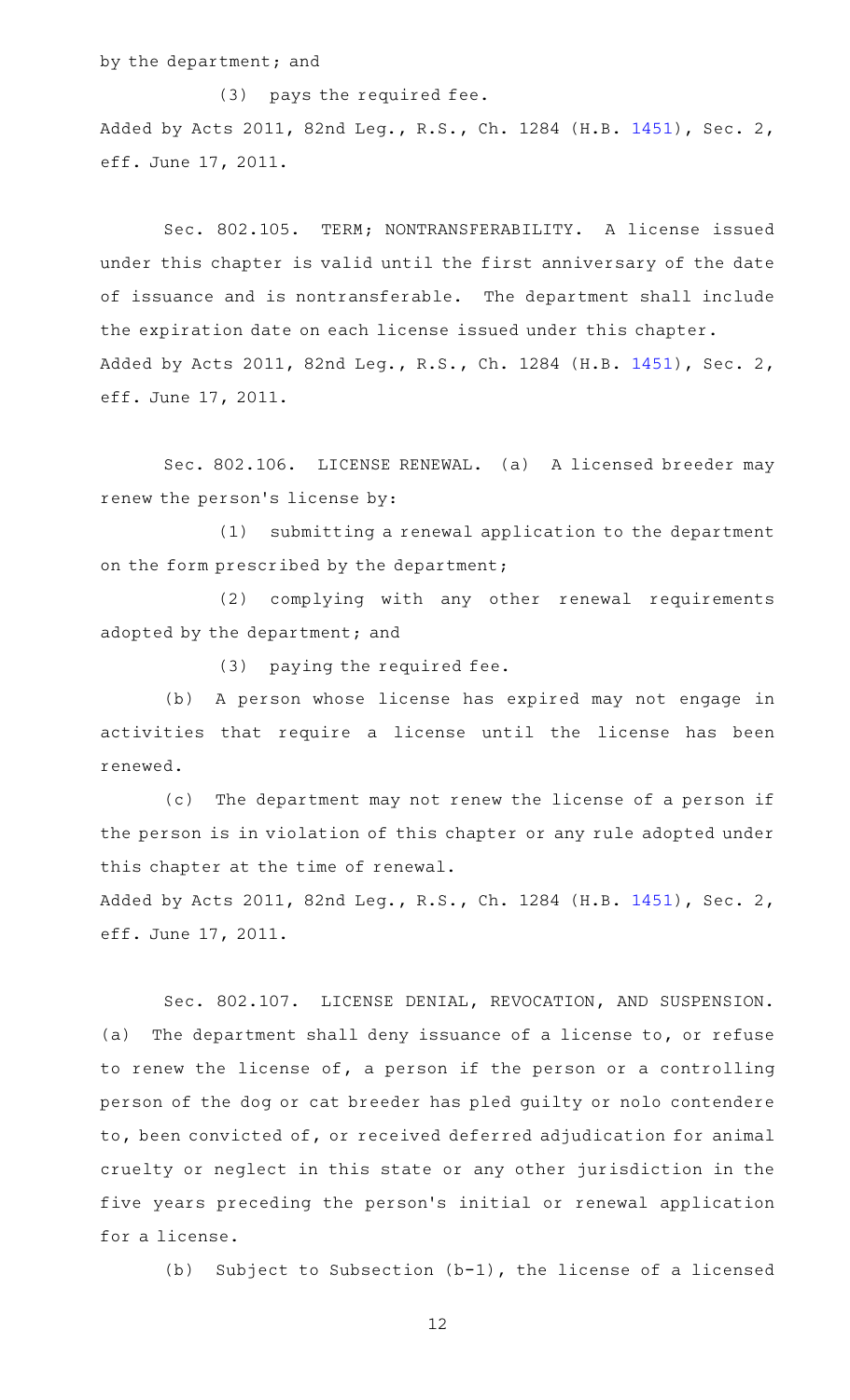breeder is revoked by operation of law if, after the license is issued, the licensed breeder or a controlling person of the licensed breeder pleads guilty or nolo contendere to, is convicted of, or receives deferred adjudication for animal cruelty or neglect in this state or any other jurisdiction.

 $(b-1)$  Before a license is revoked under Subsection (b), the department must issue a notice of the revocation under the grounds prescribed by that subsection to the licensed breeder stating that the licensed breeder or the licensed breeder 's representative may, not later than the 20th day after the date the licensed breeder receives the notice, submit to the department proof that the licensed breeder or controlling person of the licensed breeder, as applicable, did not plead guilty or nolo contendere to, was not convicted of, or did not receive deferred adjudication for animal cruelty or neglect in this state or any other jurisdiction as described by Subsection (b).

(c) The department may deny issuance of a license to, refuse to renew the license of, or revoke or suspend a license held by a person who:

(1) fails to meet the requirements of this chapter and rules adopted under this chapter;

 $(2)$  has had a similar license issued by a federal, state, or local authority denied, revoked, or suspended;

(3) has falsified any material information requested by the department;

(4) has failed to meet a standard adopted by rule under this chapter; or

(5) has failed to comply with any corrective action required under an inspection report in the time provided by the report.

Added by Acts 2011, 82nd Leg., R.S., Ch. 1284 (H.B. [1451\)](http://www.legis.state.tx.us/tlodocs/82R/billtext/html/HB01451F.HTM), Sec. 2, eff. June 17, 2011.

Amended by:

Acts 2019, 86th Leg., R.S., Ch. 400 (S.B. [1531](http://www.legis.state.tx.us/tlodocs/86R/billtext/html/SB01531F.HTM)), Sec. 3, eff. September 1, 2019.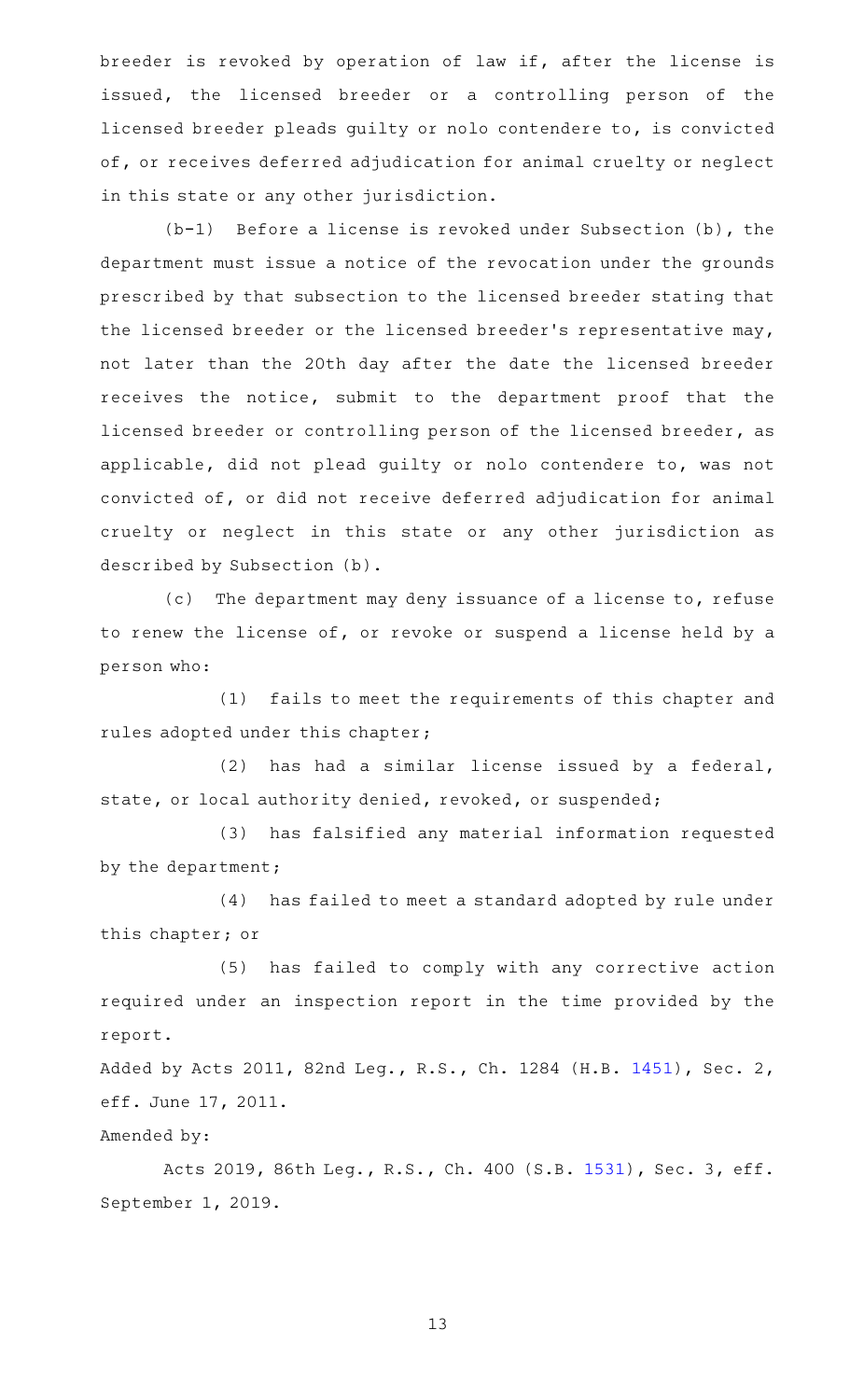Sec. 802.151. DISPLAY OF LICENSE; APPLICABLE LAWS AND RULES; INCLUSION OF LICENSE NUMBER AND DEPARTMENT INFORMATION. A licensed breeder shall:

(1) prominently display a copy of the license at the breeder 's facility;

(2) maintain at the breeder's facility a printed copy of this chapter and rules adopted under this chapter as made available by the department;

(3) include the license number in each advertisement of the licensed breeder; and

(4) include in each contract for the sale or transfer of an animal by the licensed breeder:

 $(A)$  the license number; and

(B) the following statement: "Dog and cat breeders are regulated by the Texas Department of Licensing and Regulation, P.O. Box 12157, Austin, Texas 78711, 1-800-803-9202, 512-463-6599, www.license.state.tx.us" or a similar statement adopted by commission rule that includes the department's name, mailing address, telephone numbers, and Internet website address. Added by Acts 2011, 82nd Leg., R.S., Ch. 1284 (H.B. [1451\)](http://www.legis.state.tx.us/tlodocs/82R/billtext/html/HB01451F.HTM), Sec. 2, eff. June 17, 2011.

Sec. 802.152. CHANGE IN LICENSE INFORMATION. A licensed breeder shall notify the department in a manner prescribed by the department not later than the 10th day after the date any change occurs in the address, name, management, or controlling person of the business or operation.

Added by Acts 2011, 82nd Leg., R.S., Ch. 1284 (H.B. [1451\)](http://www.legis.state.tx.us/tlodocs/82R/billtext/html/HB01451F.HTM), Sec. 2, eff. June 17, 2011.

Sec. 802.153. ANNUAL INVENTORY. (a) Not later than February 1 of each year, a licensed breeder shall submit to the department, on a form prescribed by the department, an accounting of all animals held at the facility at any time during the preceding calendar year.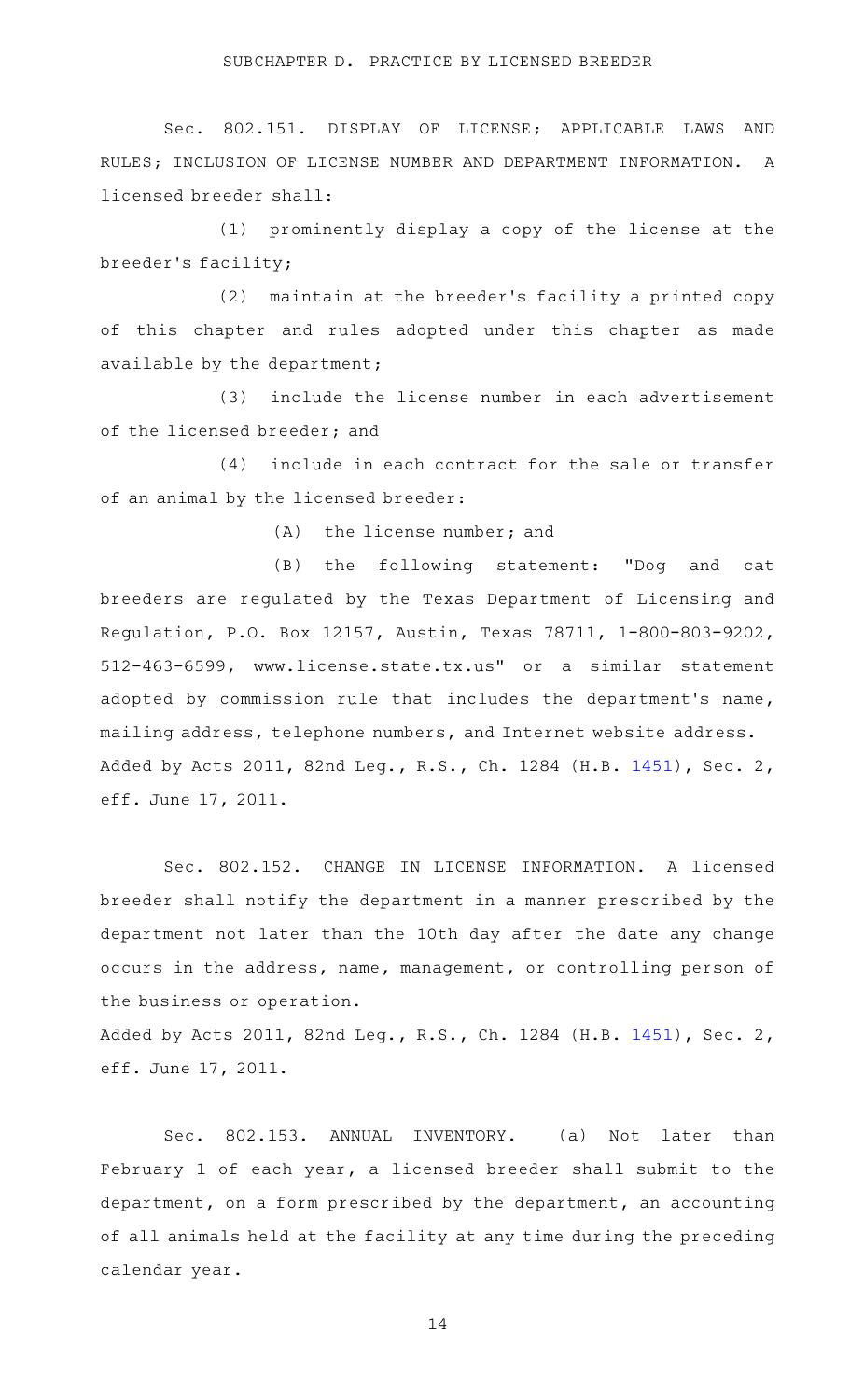(b) The licensed breeder shall keep copies of the items described by Subsection (a) at the licensed breeder 's facility and shall make them available on request to the department or a third-party inspector designated by the department.

(c)AAA licensed breeder that has more than one facility shall:

(1) keep separate records for each facility; and

(2) submit a separate accounting of animals for each facility.

Added by Acts 2011, 82nd Leg., R.S., Ch. 1284 (H.B. [1451\)](http://www.legis.state.tx.us/tlodocs/82R/billtext/html/HB01451F.HTM), Sec. 2, eff. June 17, 2011.

Sec. 802.154. ANIMAL RECORDS. (a) The commission shall adopt rules establishing the minimum information that a licensed breeder must maintain for each animal in the breeder's facility. A licensed breeder shall maintain a separate record for each animal in the breeder 's facility documenting the animal 's care.

(b) The licensed breeder shall make the animal records available on request to the department or a third-party inspector designated by the department.

(c) The commission by rule shall establish the retention period for records required under this section. Added by Acts 2011, 82nd Leg., R.S., Ch. 1284 (H.B. [1451\)](http://www.legis.state.tx.us/tlodocs/82R/billtext/html/HB01451F.HTM), Sec. 2, eff. June 17, 2011.

SUBCHAPTER E. STANDARDS OF CARE AND CONFINEMENT

Sec. 802.201. ADOPTION OF STANDARDS. (a) The commission shall adopt rules establishing minimum standards for the humane handling, care, housing, and transportation of dogs and cats by a dog or cat breeder to ensure the overall health, safety, and well-being of each animal in the breeder 's possession.

(b) The standards adopted under this section must:

 $(1)$  at a minimum, meet federal regulations;

 $(2)$  require that, unless otherwise certified by a veterinarian in the manner prescribed by the department, a licensed breeder, if applicable, provide each dog 12 weeks of age and older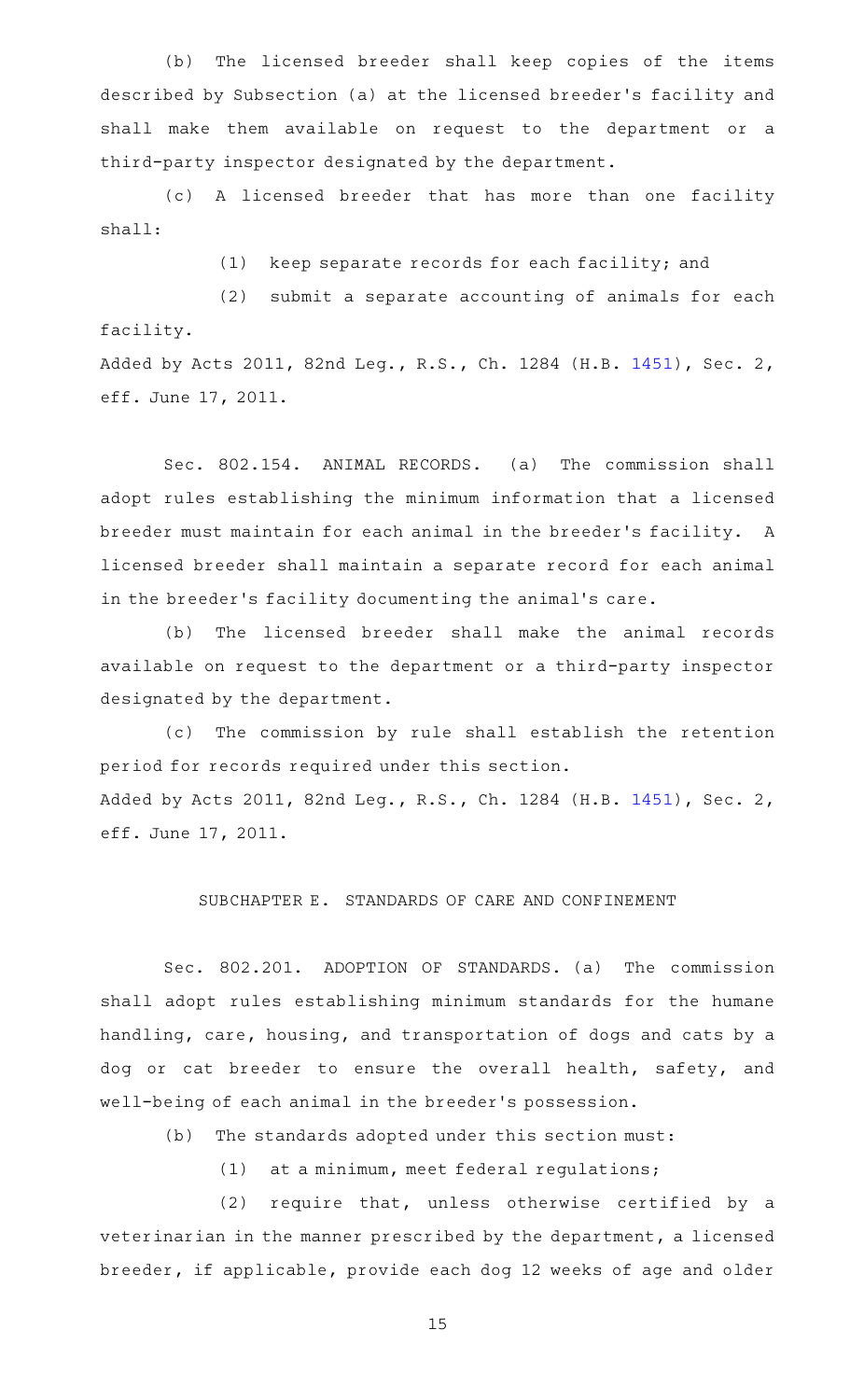with at least one hour of daily exercise in an area that:

(A) has a surface that has adequate drainage and that will not adversely affect the dog's health or well-being, and that may be composed of natural turf or soil;

(B) provides adequate protection against harsh weather, including exposure to the sun; and

(C) has at least three times more square feet than the dog's primary enclosure;

(3) require that an adequate period consistent with breed standards elapse between the breeding cycles of each adult intact female animal;

(4) require that a dog or cat breeder provide basic grooming to each animal, including bathing and nail trimming, to the extent required to maintain the animal in a state of good health;

(5) require that all primary enclosures:

(A) be composed of materials that are safe for the animal based on the animal 's breed, size, and age;

(B) have adequate space to allow the animal to comfortably stand, sit, turn around, and lie down in a natural position;

(C) have adequate drainage; and

(D) if any portion of the floor surface is composed of wire or a slatted material, be free from any protruding, sharp surfaces and be designed so the animal 's paws are unable to extend through, or become caught in, the floor;

(6) prohibit the placement of a primary enclosure of an animal on top of the primary enclosure of another animal, unless an impervious barrier designed to prevent the transfer of any liquid or animal waste from one enclosure to the other is placed between the enclosures;

(7) prohibit the stacking of the primary enclosures of dogs above three vertical levels;

(8) require at least one regular veterinary examination a year for a breeding animal;

(9) require that a dog or cat breeder maintain at each of the breeder 's facilities a written health care management